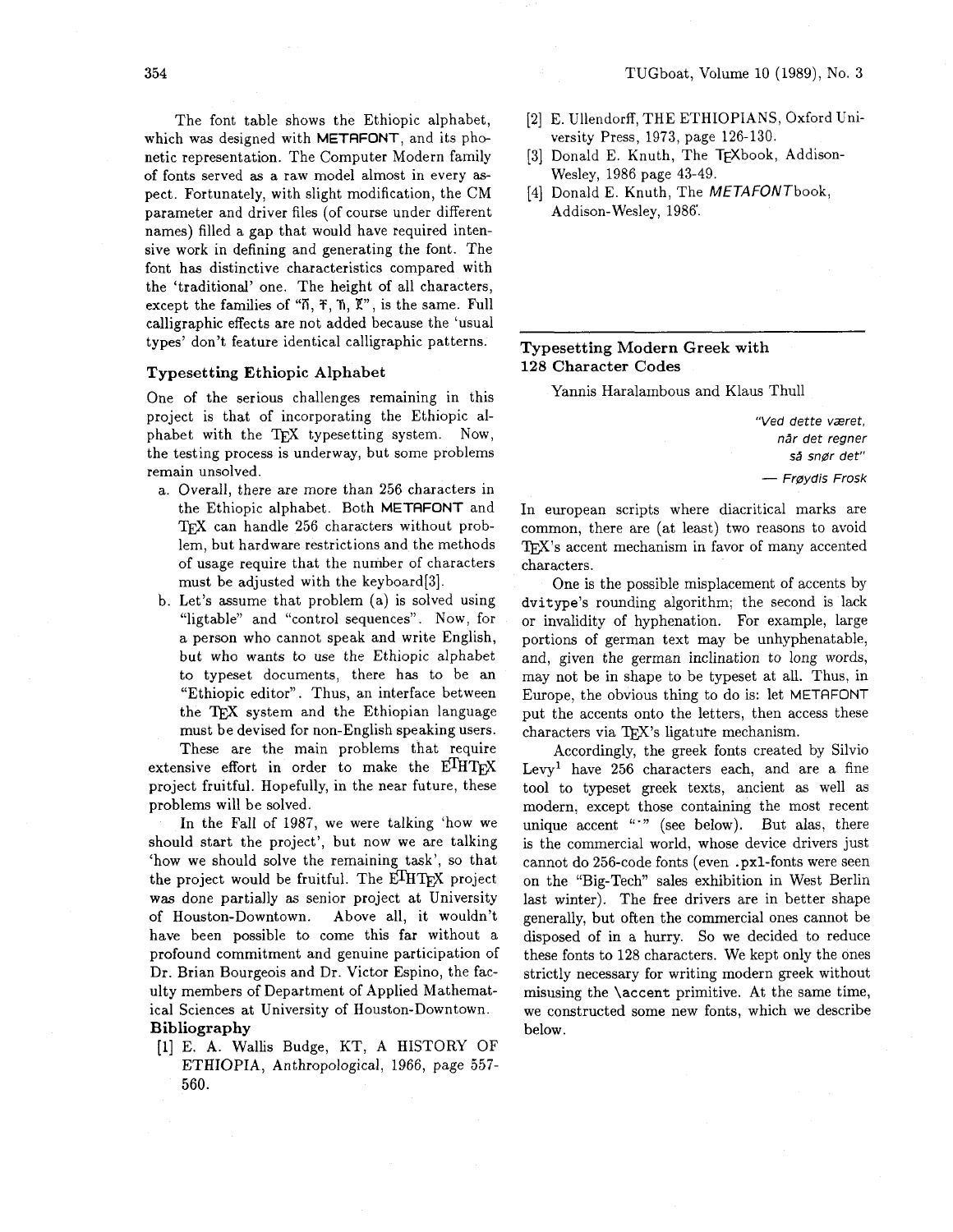#### **The Reduced Greek Fonts**

In modern post-war greek, the use of the grave accent "'" (βαρεία) progressively faded, so that only two accents and the breathings were left (this **was** the kind of greek the first author learned at school). So the first reduction we did on Levy's fonts was to omit all grave accents. Secondly, we made  $\sigma$  a free character again, so that in the transliteration one has to type s for  $\sigma$ , and c for  $\sigma$ . Thirdly, we omitted the iota subscribed letters. All these, however, can still be accessed by macros if so wished.

Let's recall now the procedure, most of which is due to Levy: to typeset greek, you get into "Greek mode" by typing \begingreek. Similarly, you get out by typing \endgreek, but if you have to do this often, it is better to type \greekdelims at the beginning of your file. In that case \$ is used to enter and leave greekmode, and \math takes the former meaning of \$ (do not forget to type "\"). The transliteration code is the following:

a β γ δ ε ζ η θ ι x λ μ ν ξ ο π ρ σ ς τ υ φ χ ψ ω **abgdezhjiklmnxoprsctufqyw** 

To get an acute  $(\delta \xi \in i\alpha)$ , or circumflex  $(\pi \epsilon \rho \sigma \pi \omega \mu \epsilon \nu)$ <br>accent you type ' (single quote), or  $\tilde{ }$  (tilde) resp. in front of the vowel. To get a rough ( $\delta \alpha \sigma \epsilon$ ia) or smooth  $(\psi \lambda \eta)$  breathing you type  $\langle$  or  $\rangle$ , resp., in front of the vowel or the accent, if there is one. A diaeresis (διαλυτικά) is represented by " (double quote), and for a diaeresis with acute accent, just type "' (double quote, single quote). To get a vowel with a iota subscript ( $\phi \pi \alpha \gamma \gamma \alpha \mu \gamma$ ) you have to use the macro  $\setminus I\{\ldots\}.$ 

If you need one of the omitted accents or combination of accents, you can get it by a macro: for example

```
\epsilon by \zetarave{e},
```

```
ă by \breve{a},
```

```
\bar{\eta} by \text{macron}\{h\},
```

```
\iota by \roughgrave{i},
```

```
ô by \smoothgrave{o},
```

```
\& by \diaeresisgrave{w},
```

```
\ddot{\text{o}} by \diaeresiscircumflex{u},
```

```
6 by \rhorough, and
```
*6* by \rhosmooth.

Finally, you have access to the following punctuation marks:

> **T.**,  $\cdot$  : 1;  $\cdot$  . . , ; : ! ? "  $(())$

as well **as** the ten digits, parentheses, hyphen, endash, slash, percent sign, asterisk, plus and equal signs.

## **Some New Fonts**

To write mathematics in greek one also needs slanted letters (for statements of theorems, according to amsppt style) and small capital letters (for titles and references). We have constructed these fonts, in the same reduced way, so that, together with the reduced Levy fonts, we obtain a complete family of greek fonts, namely regular, boldface, slanted, and small caps. We have called these fonts rgrrg, rgrbf, rgrsl, rgrsc. Inside of greek mode you just write  $\bf{b}f$ ,  $\simeq$  as usual and  $\rgeq$ (instead of  $\rm\Im$ ) to get the regular greek font.

Here is an example of an alleged mathematical text, complete with translation:

1.1.4. ΘΕΩΡΗΜΑ. Γιά κάθε θετικό ακέραιο *n*, ύπάρ- $\chi$ ει μία τριάδα μή μηδενικῶν ἀχεραίων  $(x, y, z)$ , τέτοια **dors** 

$$
x^n + y^n = z^n.
$$

ΑΠΟΔΕΙΞΗ ΤΟΥ 1.1.4. Γιά  $n = 2$ , φτάνει νά πάρουμε  $x = 3, y = 4, z = 5$ . Γιά  $n > 2$ , άφήνουμε τήν άπόδειξη στόν άναγνώστη σάν άσκηση. δ.έ.δ.

1.1.4. THEOREM. For each positive integer n, there exists a triple of non-zero integers  $(x, y, z)$  such that  $x^n + y^n = z^n$ .

**PROOF OF 1.1.4.** For  $n = 2$ , we find  $x = 3, y =$  $4, z = 5$ . For  $n > 2$ , the proof left to the reader as an exercise. **q.e.d.** 

#### **Fonts for one-accent greek**

Some years after the re-establishment of democracy in Greece in 1974, a new system of accentuation has been introduced, omitting completely breathings and subscript iota, and simplifying the two remaining accents into one "universal accent," ' (rovix6  $\sigma$ queto). This system is currently taught at school and it seems that any official document (including written examinations in some high schools) written in the old fashion multi-accent system is considered invalid (!).

So we thought that perhaps people would like to write in the old system and have a font to print the same text in fully official one-accent greek. We created fonts analogous to the reduced regular, boldface, and slanted which we have denoted by the prefix "m" (for  $\mu$ ovotovixó): mrgrrg, mrgrbf, mrgrsl. Note that the small capitals font rgrsc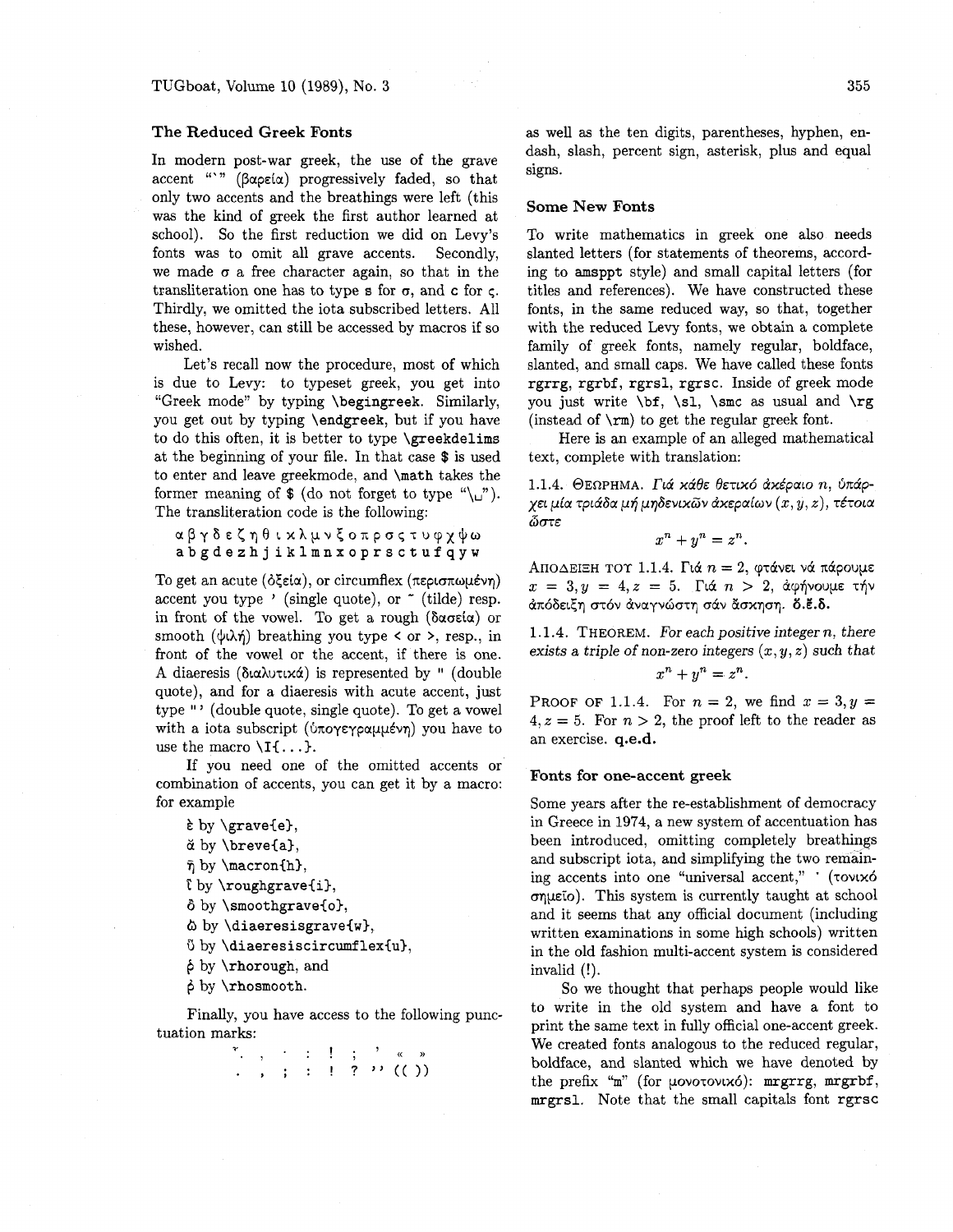doesn't have any accents at all, and so may be used in any accent system.

These new fonts are designed to work with the same input as the old accent system. The printed text will follow the current gammar2 (at least concerning the accent), with one exception: monosyllables (like articles, prepositions and other auxiliary words) don't take any accent at all. To solve this problem we are working at a Pascal word processor program, based on Fred M. Liang's packed trie device, which will, once given the list of the accented monosyllables, recognize them, and replace them by non-accented words. According to the dictionary of H. Mihiotis<sup>3</sup>, there are 284 such words, to which we must add many new and foreign words.

Of course, you can write your text in oneaccent greek right away (unfortunately there is no "magic" macro to transform it back into multiaccent greek  $\dots$ ). With these new fonts you will get a nice symmetric "universal" accent instead of an acute or a circumflex.

To write in one-accent greek you get into "Greek one-accent mode", by typing **\beginmgreek.**  If you are in greek multi-accent mode already, you must use the macro **\monotoniko.** There is also the converse macro **\polutoniko.** So if you want to obtain

O Ηράχλειτος έλεγε «τά πάντα ρεί» xal Elye dixlo! ...

you type

**\beginngreek 0 Hr'akleitoc 'elege \polutoniko**  ((t\grave{a} p'anta \rhorough e<sup>2</sup>i)) **\monotoniko kai e'iqe d'ikio!** ... **\endgreek** 

#### **The Greek Numeral Symbols**

The so-called Ionian<sup>4</sup> system of numeration  $(\sim$ fifth century BC) consisted of the following numerals:

|  |  | ΑΒΓΔΕΓΖΗΘ                  |  |                                            |  |
|--|--|----------------------------|--|--------------------------------------------|--|
|  |  | 1 2 3 4 5 6 7 8 9          |  |                                            |  |
|  |  | I K A M N E O II T         |  |                                            |  |
|  |  | 10 20 30 40 50 60 70 80 90 |  |                                            |  |
|  |  |                            |  | $P \Sigma T \Upsilon \Phi X \Psi \Omega A$ |  |
|  |  |                            |  | 100 200 300 400 500 600 700 800 900        |  |

The letters  $F$ ,  $T$ ,  $\Delta$  are called digamma, qoppa, sanpi. They belong to an older alphabet. Later on, as lowercase letters were introduced and as the need for higher numbers grew, the numerals became:

**a'** β' γ' δ' ε' σ' ζ' η' θ' 123456789

| $\iota' \times \lambda' \mu' \vee \xi' \circ \pi' \gamma'$               |
|--------------------------------------------------------------------------|
| 10 20 30 40 50 60 70 80 90                                               |
| $\rho' \sigma' \tau' \upsilon' \phi' \chi' \psi' \omega' \kappa'$        |
| 100 200 300 400 500 600 700 800 900                                      |
| $\alpha \beta \gamma \delta \xi \overline{\xi} \overline{\zeta}$ $\zeta$ |
| 1000 2000 3000 4000 5000 6000 7000                                       |
| $\eta \theta \overline{\eta}$ M                                          |
| 8000 9000 10000                                                          |

So, for example, the date February 16th, 1989 would be written  $\varphi$   $\Phi$ *e* $\beta$ *pouxpiou*  $\alpha \in \mathbb{R}$  and the following equality holds:

$$
\sigma\zeta'+\psi\pi\theta'=\alpha\gamma\overline{\varphi'}.
$$

Notice that there is no zero. Zero is, and has always been, the cardinal of the empty set which in Ancient Greece was not considered an entity in its own right.

To express numbers greater than 10,000 there were many ways. One of them was to use 10,000 as a base: thus, for example,  $67,536,753$  ( $=$  $6753 \cdot 10,000 + 6753$ ) was written Mg $\psi$ vy.

EXERCISE: If - $\gamma\omega\vee\circ$  means "-gon", which of the following polygons can by constructed by rule and compasses ?

> ιζ'-γωνο, λσ'-γωνο, , δτξθ-γωνο, ακδ-γωνο, Με' εφλζ-γωνο, λγσ'-γωνο.

Let's return now to TEX: you can obtain these symbols by the following macros: **\digamma** for  $\overline{\varphi}$ , **\vardigamma** for r, **\Digamma** for F, **\qoppa** for 9, **\qoppa** for 9, **\sanpi** for h, and **\Sanpi** for **A.** To get the tick marks which distinguish units and thousands, you can use **\overstroke** after the numeral, or **\understroke** in front of the numeral.

### **Symbols for cypriotic greek**

The official language of Cyprus is greek. It is also the language used in the mass-media and at school. But the language actually spoken is a dialect, derived from byzantine greek (and as it seems, far more faithful to ancient greek than the one spoken in Greece). Some literature has been written in the dialect, and since there are phonemes not available in the greek alphabet, cypriotic writers use several conventions of new symbols to express them.

In the convention we followed,<sup>5</sup> the symbols  $\check{\sigma}$ ,  $\check{\Sigma}$  stand for the sound "sh" (like "shower" in english, or "**manka**" in russian),  $\zeta$ ,  $\zeta$  stand for "j" (like "jazz" in english or "джунгли" in russian),  $\check{\psi}$ ,  $\Psi$  stand for a  $\psi$  followed by a  $\check{\sigma}$  (like "пшенитза"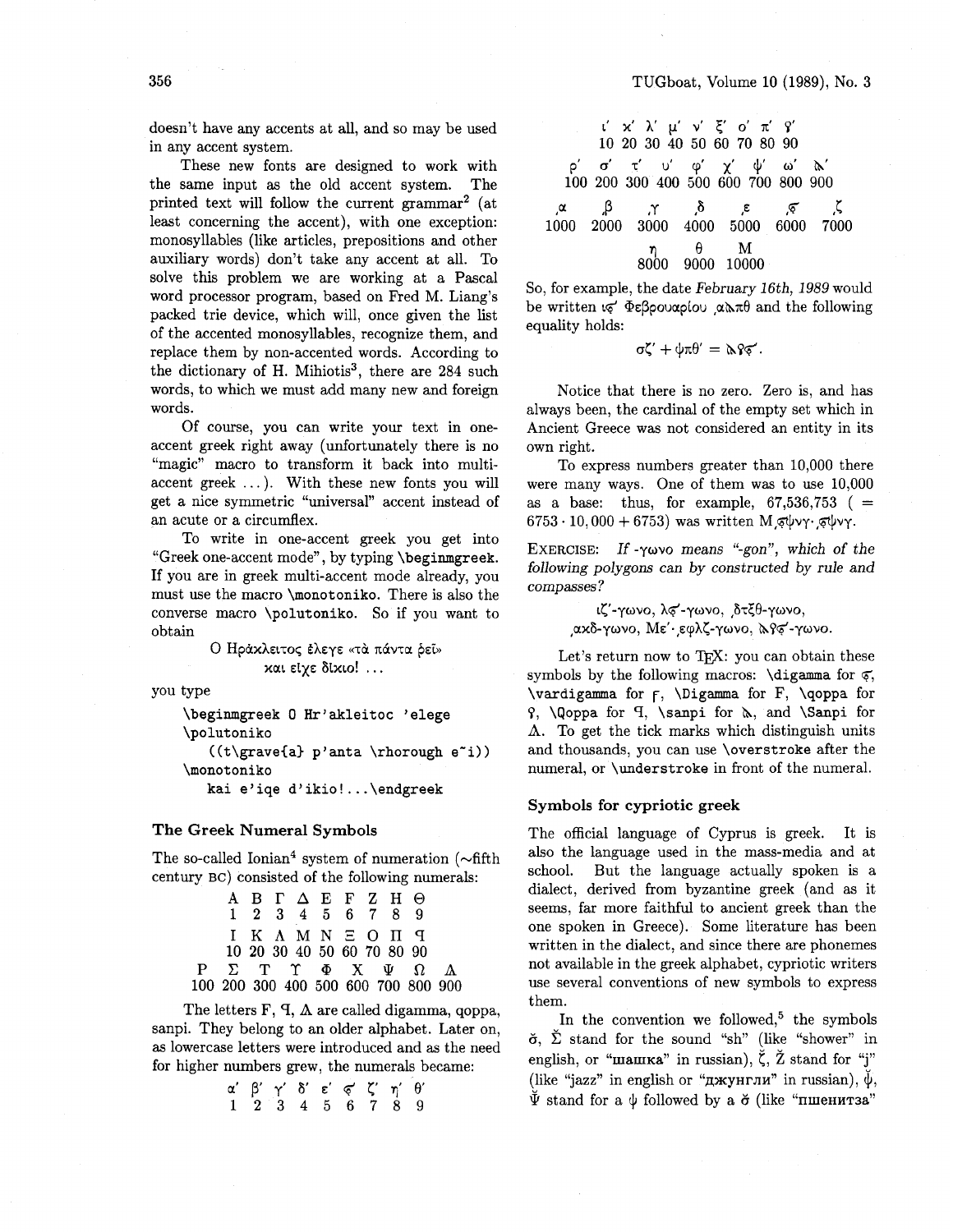You can get these symbols by the macros **\ssh**, \SSH, **\dz, \DZ,** \psh, \PSH, \ksh, \KSH. Here is an example of a small text using these symbols:

Δχιάλεξες τούς ξερόροτσους, δεντρόν μου, νά ριζώσεις, νά φάεις τήν ζωούλλαν σου, ποττέ σόν θά στερχώσεις. Tζι έν κανεί πόν'ξεροκαγιάς τζι έν έσει στάξην χῶμα νά σσιεπαστούν οι ρίζες σου, πλαστήχαν τζι άλλ'άχόμα. Οι σπαλαθχιές τζαί οι βατιές πάσιν νά σέ τυλίξουν, έπχιάσαν σε πού τόν λαιμόν, σφίγγουν σε νά σέ πνίξουν. TČι άν ππέσει μιά σταξιά νερόν, έννά τήν πίννουν άλλοι τζι έννά σκεντζέρεις τζειαχαμαί, έναν ξεροδρουμπάλιν. "Εθθα ξορτώσεις νά σσιαστείς ποττέ του ήλιου άμμάτι, γιατ'έννά σέ γασχιάζουσιν οι σπαλαθχιές τζι οι βάτοι. Τζι έσούνη, κακορίζικον, έννά δουλεύκεις γρόνους τζαί νά γυρεύχεις 'ποσπασιάν πού τούς χαχούς γειτόνους. Τζι οί χόποι είς τ' άνάθθεμαν. Μάγχουμου μέν προκάμεις... τζι έσούνη τό χαΐριν μου, φτωχόν μου, έννα κάμεις.

From Ilias Georgiou's "Geloklaman"

### **On hyphenation**

There is still no greek hyphenation list, so one has to use hyphenation from other languages. We have compared on an ordinary text, the standard english (Liang), the german (Schwarz) and portuguese  $(Rezende)<sup>6</sup>$  hyphenation patterns. The results were surprising: on 267 possible hyphens, these three patterns missed 199 (!!), 141 and 149 resp, found 46, 115, 111 correct ones and 22, 11, 7 bad ones (the portuguese mistakes were less embarrassing than the german ones). So, for a temporary substitute, we would choose either the german or the portuguese patterns.

And since you will be forced to make corrections by hand, here are the complete actual rules of greek hyphenation:

Let  $c_1, c_2, \ldots, c_n$  be consonants  $(n \geq 2)$  and  $v_1, v_2, v_3, v_4$  vowels. Then we have

RULE 1. The combination  $v_1c_1v_2$  is separated as  $v_1 - c_1v_2$  (ex. πα-ρα-χα-λῶ)

RULE 2. The combination  $v_1c_1 \ldots c_nv_2$  is separated as  $v_1 - c_1 \ldots c_n v_2$  **if** there is a greek word starting with  $c_1c_2$  ( $\lambda$ ά-σπη, xo-φτε-ρός), else  $v_1c_1-c_2 \ldots c_nv_2$  $(θάρ-ρος, εγ-θρός)$ 

RULE 3. The combinations of vowels  $v_1v_2, v_1v_2v_3$ or  $v_1v_2v_3v_4$  are not to be separated if they are pronounced as one phoneme  $(\alpha r - \delta \phi - \nu \omega)$  but  $\alpha$ - $\eta$ - $\tau \gamma$ - $\tau \circ \varsigma$ , πιό but πύ-ο).

S. Levy made in his fonts separate characters of all possible accented letters, to prevent problems

of hyphenation (TEX doesn't yet hyphenate words with accents). The only exceptions he made, were the two combinations ", ^ which occur only on monosyllables.

In our case, to be able to reduce the fonts, we were forced to make accents also of  $\tilde{f}$ ,  $\tilde{f}$ ,  $\tilde{f}$ , \*, (and macros of ', ^, ", ', -, ", ", *6, 6* as already mentioned). This of course adds problems to hyphenation. Nevertheless, ", " occur on oneand 2-syllable words only, ", " occur rarely and depends on the kind of language one is writing (to find it, you have to go back to older versions of  $x\alpha\theta\alpha\rho\epsilon\omega\sigma\alpha$  as for example in the following lovely text:

'Ενώ έσπέραν τινά εξαντλήσας τα μυρολόγιά του έχοιμάτο δ Φρουμέντιος έπι της άμμου της παραλίας, καταβάς έξ ούρανων ό απόστολος έκεϊνος των Σαξόvων ήνοιξε διά μαγαίρας τα στήθη του χοιμωμένου, είσήγαγε τούς ίερούς δαχτύλους του είς την όπην και εξαγών την καρδίαν εβύθισεν αὐτήν εἰς λάκκον πλήρη ύδατος, δπερ ήγίασεν προηγουμένως. Ή φλέγουσα έκείνη καρδία έφριξεν είς το ΰδωρ ως σμαρίς έντος τοϋ τηγανίου, άφοϋ δε έχρύωσεν, έθεσε πάλιν αύτην 6 άγιος είς τον τόπον της και κλείσας την πληγήν επέστρεψεν είς τον ίδικόν του.

"Έτυχέ ποτε, άναγνωστά μου, να αποκοιμηθής με άνυπόφορον βήχα, κοιμώμενος να ίδρώσης και έξυπνήσας να εύρεθης ιατρευμένος; Αγνοῶν ὅτι είσαι xaλά άνοίγεις μηγανικῶς τὸ στόμα, Υνα πληρώσης είς τον έπιχατάρατον βήχα τον συνήθη φόρον. Αλλά πόσην αίσθάνεσαι χαράν, μή ευρίσχων είς τον λάρυγγα τὸ ὀχληρὸν θηρίον! Ο τω ἄμα ἤνοιξε xal ô  $\Phi$ ρουμέντιος τούς όφθαλμούς, ήτοιμάσθη να προσφέpη είς την άχάριστον 'Ιωάνναν την συνήθη δακρύων oxov6rjv, &Ah& xaph xiioav xpoo60xIav 01 b(~0ahpoi του εύρέθησαν ξηροί και νά προγευματίση μάλλον ή và κλαύση ήσθάνετο δρεξιν μετά πολυήμερον νηστείαν ο καλός Βενεδεκτίνος.

From Emmanouil Roïdis' "The Popess Johanna (1866)"

Note that in one-accent greek, all accented letters are represented by separate characters in the code table, so that no hyphenation problem arises.

#### **Samples, Tables, and Remarks**

#### **The font** rgrrglO

Kαθόταν μπροστά της καί τήν κύτταζε. Νοιώθοντας μιά απέραντη εὐχαρίστηση νά τήν βλέπει ἔτσι μπροστά του καί ένα απέραντο ανικανοποίητο πού δέν μποροϋoε νά τήν τραβήξει στήν άγκαλιά του καί νά τήν φιλήσει έχει στόν λαιμό πού τήν είχε φιλήσει τήν μία xai μοναδική φορά καί είχε νοιώσει μέσα του τήν πιό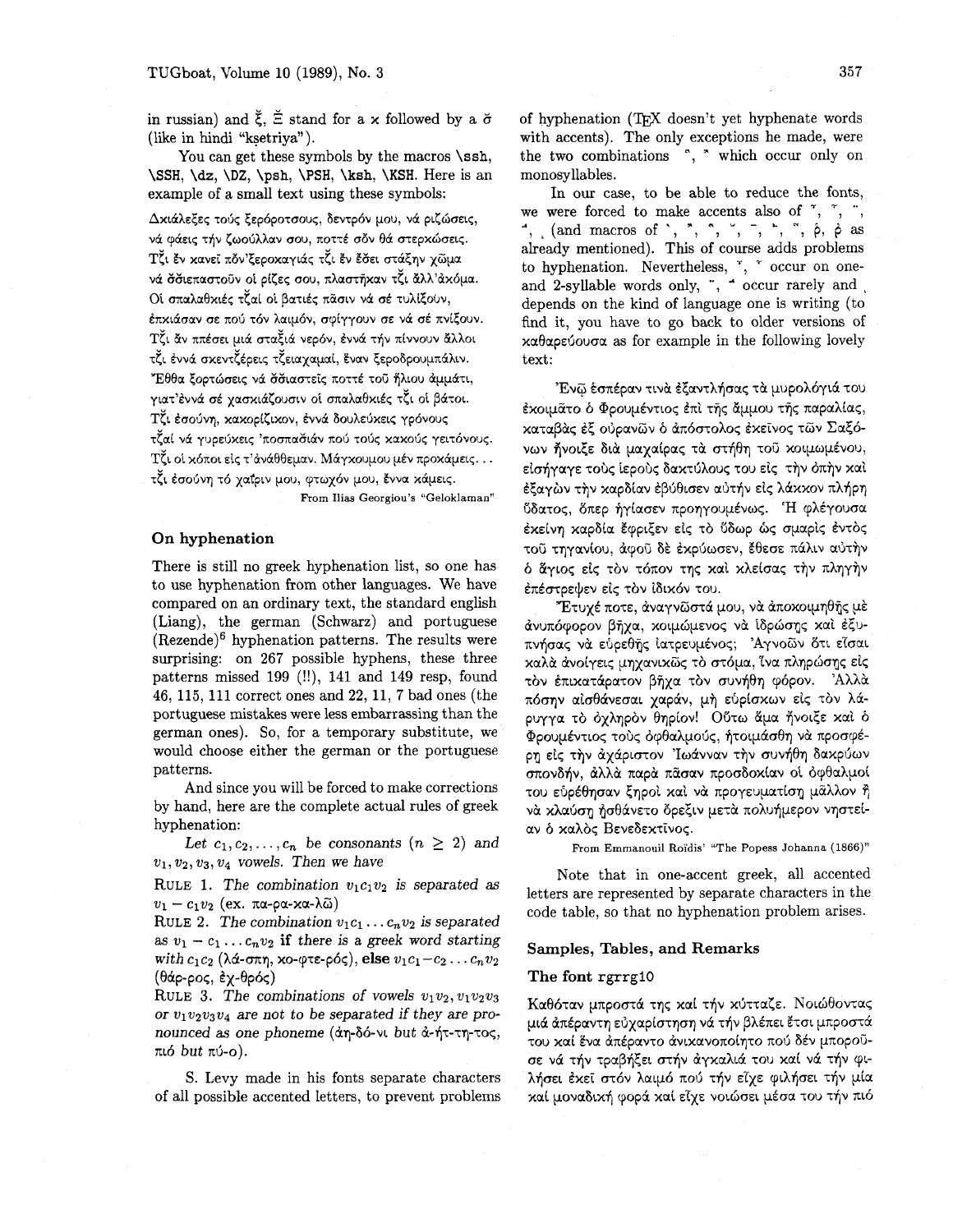| Layout for fonts rgrrg, rgrbf, rgrs1 |  |  |  |
|--------------------------------------|--|--|--|
|--------------------------------------|--|--|--|

|                          | $\theta'$ | $\mathcal{I}$ | '2                         | $\mathcal{\hat{J}}$      | $\overline{\mathcal{L}}$ | ΄5                        | $\boldsymbol{\hat{6}}$   | $\gamma$                |                      |
|--------------------------|-----------|---------------|----------------------------|--------------------------|--------------------------|---------------------------|--------------------------|-------------------------|----------------------|
| $\it 00x$                |           | ά             | ά                          | ά                        | å.                       | ă                         | ã                        | ή                       | $^{\prime\prime}$ Ox |
| 01x                      | ή         | ή             | ñ                          | ή                        | $\tilde{\eta}$           | ۵                         | ۵                        | ۵                       |                      |
| 2x                       | ద         | ۵             | $\tilde{\omega}$           | ĺ                        | l                        | ί                         | ľ                        | ĭ                       | "1x                  |
| 03x                      | ĩ         | Ů             | Ů                          | ú                        | ű                        | ,                         | ũ                        | έ                       |                      |
| $\partial \mathcal{L} x$ | έ         | ļ             | ٠.                         | $\mathcal{A}$            | έ                        | %                         | Ě                        | ,                       | "2x                  |
| 05x                      |           | )             | $\ast$                     | $\mathrm{+}$             | y.                       |                           | ٠                        |                         |                      |
| $\hat{c}$                | 0         | 1             | 2                          | 3                        | 4                        | 5                         | 6                        | 7                       | "3x                  |
| $\partial \gamma_x$      | 8         | 9             | İ.                         | ٠                        | ¢                        | $=$                       | ,                        | $\ddot{\phantom{0}}$    |                      |
| 10x                      | ٠         | A             | В                          | ó                        | Δ                        | E                         | Φ                        | $\Gamma$                | "4x                  |
| 11x                      | Η         | I             | Θ                          | K                        | Λ                        | М                         | N                        | О                       |                      |
| 12x                      | Π         | X             | $\mathbf P$                | Σ                        | T                        | Υ                         | $\mathbf{c}$             | Ω                       | "5x                  |
| 13x                      | Ξ         | Ψ             | Z                          | ő                        | γ                        | ő                         | $\overline{\phantom{a}}$ | ò                       |                      |
| 14x                      | ò         | α             | β                          | ς                        | δ                        | ε                         | φ                        | Υ                       | "6x                  |
| 15x                      | η         | t             | θ                          | x                        | у                        | μ                         | ν                        | O                       |                      |
| 16x                      | π         | χ             | ρ                          | σ                        | τ                        | υ                         | ŏ                        | ω                       | "7x                  |
| '17x                     | ξ         | ψ             | ζ                          | $\alpha$                 | ¢                        | $\mathcal{D}$             | $\tilde{\phantom{a}}$    | Ë                       |                      |
|                          | "8        | "9            | $^{\prime\prime} \text{A}$ | $^{\prime\prime}{\rm B}$ | $^{\prime\prime}{\rm C}$ | $^{\prime\prime} {\rm D}$ | $^{\prime\prime}{\rm E}$ | $^{\prime\prime}\rm{F}$ |                      |

δμορφη στιγμή τοῦ χαλοχαιριοῦ χι ὅτι τό χαλοχαίρι αὐτό, φτάνοντας στό ἀποχορύφωμά του, εἶχε χιόλας περάσει. Αλλά δέν είχε άκόμα περάσει τελείως, γιατί έκείνη βρισκόταν τώρα μπροστά του. Καί δέν μπορούσε νά κάνει τίποτα.

#### The font rgrbf 10

Καθόταν μπροστά της καί τήν κύτταζε. Νοιώθοντας μιά απέραντη εύχαρίστηση νά τήν βλέπει έτσι μπροστά του καί ένα άπέραντο άνικανοποίητο πού δέν μπορούσε νά τήν τραβήξει στήν άγκαλιά του καί νά τήν φιλήσει έκεϊ στόν λαιμό πού τήν είχε φιλήσει τήν μία καί μοναδική φορά καί είχε νοιώσει μέσα του τήν πιό δμορφη στιγμή τοῦ χαλοχαιριοῦ χι ὅτι τό χαλοχαίρι αὐτό, φτάνοντας στό άποχορύφωμά του, είχε χιόλας περάσει. Άλλά δέν είχε άκόμα περάσει τελείως, γιατί έχείνη βρισχόταν τώρα μπροστά του. Καί δέν μπορούσε νά κάνει τίποτα.

### The font rgrslio

*Ka86rav pxpomci rqq xai rrjv xrjrraC~. Nor6Oovra; pd cixdpavrq ~dxapimqoq vd rrjv PAdm fro1 pxpomd rou xai tva cixdpaveo dvixavoxoiqro xorj 6dv pxopoij***a&** *vci rljv rp@rj+r mJjv ciyxahrci rou xai vd rrjv rpi-Arjoa bxci m6v Aarp6 xorj rfjv ckc rprhrjoa rrjv pia xai pova6rxrj yopd xai E~E VOL~OEL pdoa TOU rrjv ~16*  δμορφη στιγμή του χαλοκαιριού κι δτι τό καλοκαίρι αύτό, φτάνοντας στό άποχορύφωμά του, είχε χιόλας περάσει. Άλλά δέν είχε άκόμα περάσει τελείως, γιατί έκείνη βρισκόταν τώρα μπροστά του. Καί δέν μποροῦσε νά κάνει τίποτα.

## The font mrgrrglO

Καθόταν μπροστά της και την κύτταζε. Νοιώθοντας μια απέραντη ευχαρίστηση να την βλέπει έτσι μπροστά του και ένα απέραντο ανικανοποίητο που δεν μπορούσε να την τραβήξει στην αγκαλιά του και να την φιλήσει εχεί στον λαιμό που την είχε φιλήσει την μία χαι μοναδική φορά και είχε νοιώσει μέσα του την πιο όμορφη στιγμή του καλοκαιριού κι ότι το καλοκαίρι αυτό, φτάνοντας στο αποχορύφωμά του, είχε χιόλας περάσει. Αλλά δεν είχε ακόμα περάσει τελείως, γιατί εχείνη βρισχόταν τώρα μπροστά του. Και δεν μπορούσε να κάνει τίποτα.

## The font mrgrbf 10

Καθόταν μπροστά της και την κύτταζε. Νοιώθοντας μια απέραντη ευχαρίστηση να την βλέπει έτσι μπροστά του και ένα απέραντο ανικανοποίητο που δεν μπορούσε να την τραβήξει στην αγκαλιά του και να την φιλήσει εκεί στον λαιμό που την είχε φιλήσει την μία και μοναδική φορά και είχε νοιώσει μέσα του την πιο όμορφη στιγμή

#### Layout for fonts mrgrrg, mrgrbf, mrgrsl

|                     | $\theta'$    | $\mathbf{I}$ | $^{\prime}2$     | $^\prime\!3$          | $\mathcal{L}_{\mathcal{A}}$ | $^{\prime}5$ | $\boldsymbol{\hat{6}}$ | $\gamma$                      |                       |  |
|---------------------|--------------|--------------|------------------|-----------------------|-----------------------------|--------------|------------------------|-------------------------------|-----------------------|--|
| 00x                 | -            | α            | α                | ά                     | ά                           | ά            | ά                      | η                             | "0x                   |  |
| $\int$ 01 $x$       | η            | ή            | ή                | ή                     | ή                           | ω            | ω                      | ώ                             |                       |  |
| $\sqrt{02x}$        | ώ            | ώ            | ώ                | L                     | t                           | l            | ľ                      | L                             | "1x                   |  |
| $\iota$ 03 $x$      | ĺ            | υ            | υ                | Ů                     | Ů                           | $\bullet$    | Ů                      | ε                             |                       |  |
| 04x                 | ε            | ļ            |                  | $\mathcal{E}_\bullet$ | È                           | %            | έ                      | ۰                             | "2x                   |  |
| $\imath$ 05 $x$     |              |              | $\ast$           | $^{+}$                | ţ.                          | ۰            | ٠                      |                               |                       |  |
| $\theta$ 6x         | $\bf{0}$     | $\mathbf{1}$ | $\boldsymbol{2}$ | 3                     | $\overline{4}$              | 5            | 6                      | $\overline{7}$                | "3x                   |  |
| $\partial \gamma_x$ | 8            | 9            | $\ddot{\cdot}$   | ٠                     |                             | $=$          |                        | ٠<br>$\overline{\phantom{a}}$ |                       |  |
| 10x                 | ٠            | A            | B                | Ò                     | Δ                           | E            | $\Phi$                 | $\Gamma$                      | $^{\prime\prime}4x$   |  |
| '11x                | H            | I            | Θ                | K                     | Λ                           | M            | N                      | O                             |                       |  |
| 12x                 | П            | X            | P                | Σ                     | T                           | Υ            | ۰                      | $\Omega$                      | "5x                   |  |
| 13x                 | Ξ            | Ψ            | Z                | Ò                     | ٠                           | Ò            | Ť                      | o                             |                       |  |
| 1/x                 | $\mathbf{o}$ | α            | β                | ς                     | δ                           | ε            | φ                      | Υ                             | $^{\prime\prime}6x$   |  |
| 15x                 | η            | L            | $\theta$         | χ                     | λ                           | μ            | ν                      | $\mathbf o$                   |                       |  |
| 16x                 | π            | χ            | ρ                | σ                     | τ                           | υ            | Ů                      | ω                             | $^{\prime\prime}$ 7 x |  |
| '17x                | ξ            | ψ            | ζ                | $\pmb{\ll}$           |                             | »            | ٠                      | έ                             |                       |  |
|                     | "8           | "9           | $"$ A            | "B                    | $^{\prime\prime}$ C         | "D           | ΄Έ                     | $^{\prime\prime}{\rm F}$      |                       |  |